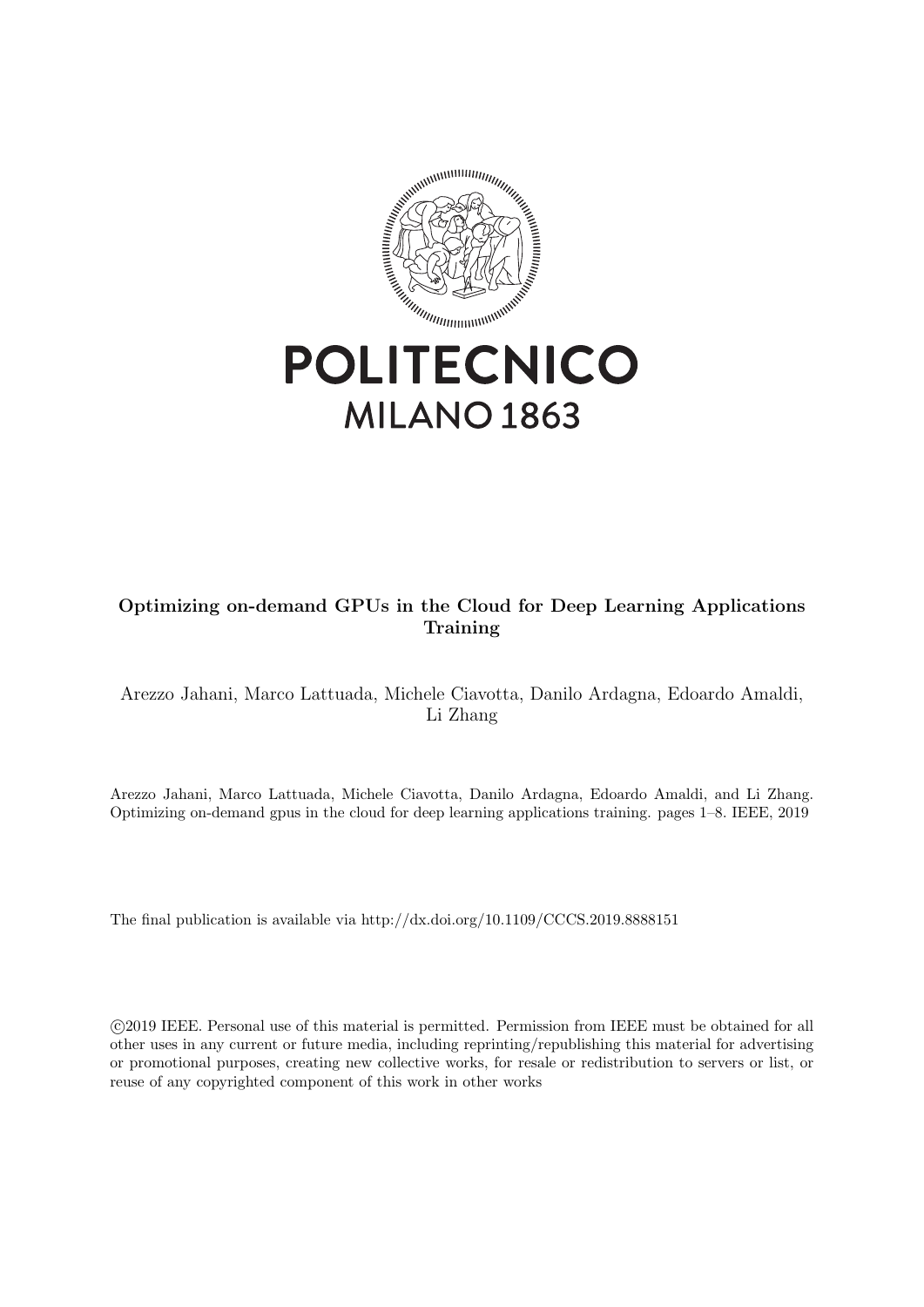# Optimizing on-demand GPUs in the Cloud for Deep Learning Applications Training

Arezoo Jahani *University of Tabriz* Tabriz, Iran a.jahani@tabrizu.ac.ir

Marco Lattuada *Politecnico di Milano* Milan, Italy marco.lattuada@polimi.it

Michele Ciavotta *University of Milano-Bicocca* Milan, Italy michele.ciavotta@unimib.it

Edoardo Amaldi *Politecnico di Milano* Milan, Italy edoardo.amaldi@polimi.it

Li Zhang *IBM* Yorktown Heights, NY, USA zhangli@us.ibm.com

Danilo Ardagna *Politecnico di Milano* Milan, Italy danilo.ardagna@polimi.it

*Abstract***—Deep learning (DL) methods have recently gained popularity and been used in commonplace applications; voice and face recognition, among the others. Despite the growing popularity of DL and the associated hardware acceleration techniques, GPU-based systems still have very high costs. Moreover, while the cloud represents a cost-effective and flexible solution, in large settings operations costs can be further optimized by carefully managing and fostering resource sharing. This work addresses the online joint problem of capacity planning of virtual machines (VMs) and DL training jobs scheduling, and proposes a Mixed Integer Linear Programming (MILP) formulation. In particular, DL jobs are assumed to feature a deadline, while multiple VM types are available from a cloud provider catalog, and each VM has, possibly, multiple GPUs. Our solutions optimize the operations costs by (i) right-sizing the VM capacities; (ii) partitioning the set of GPUs among multiple concurrent jobs running on the same VM, and (iii) determining a deadline-aware job schedule. Our approach is evaluated using an ad-hoc simulator and a prototype environment, and compared against first-principle approaches, resulting in a cost reduction of 45-80%.**

**Keywords: Cloud, Scheduling, Optimization models, on-demand GPUs**

## I. INTRODUCTION

Nowadays, deep learning (DL) methods have numerous applications in many fields like voice and face recognition as well as machine translation and classification tasks [1]. Self-driving cars, voice-activated assistants, language recognition [2], as well as brain cancer detection are just a small selection of successful application cases. DL uses common machine learning algorithms as Convolutional Neural Networks (CNNs) or Recursive Neural Networks (RNNs) to identify latent knowledge in the training dataset [3] and to generalize this knowledge through a black-box approach to new data. CNNs reduce the number of architecture parameters employing only a few fully connected layers that, conversely, are broadly adopted in

traditional neural networks (NNs). CNNs are usually able to achieve good accuracy by also reducing the number of matrix multiplications required to process massive data sets [4]. RNNs include fewer features when compared to CNNs and, unlike feed-forward NNs, can use their internal memory to process arbitrary sequences of inputs; they are widely used to process time-series and to implement, e.g., speech recognition systems [5] as particularly suitable to treat sequence-related items. 5, since what a user spoke last will impact what he/she will speak next [5].

DL application training is computing intensive and for this reason it is usually backed by GPUs, which can perform matrix multiplications in parallel and are able to accelerate the models' training and evaluation in production environments [6]. As a matter of fact, CNN training is frequently offloaded from CPUs to GPUs [7] achieving a 5 to 40x performance gain [8]. It should not come as a surprise then that the GPU market that was already worth around 200 million USD in 2016 is experiencing an annual growth rate over 30% that analysts believe will remain unchanged until 2024 [9].

Despite all of the mentioned advantages for GPUs, the cost of GPU-based systems is usually high: high-end GPU based servers like NVIDIA DGX-2 cost up to 500k USD [10] and in public clouds GPU based virtual machines (VMs) time unit cost is 5-8x higher than high-end CPUonly VMs [11]. The efficient use of GPUs is hence an important aspect that deserves to be addressed.

This paper aims at addressing the joint capacity planning of multi-nodes GPU-based VMs and DL job scheduling by proposing a Mixed Integer Linear Programming (MILP) formulation. In particular, we assume that DL training jobs have a deadline, and that it is possible to configure multiple shared nodes using VMs of different types, featuring one or possibly multiple GPUs, taken from a cloud provider catalog. Our solution: (i) selects the rightsize VM capacity for each node, (ii) partitions multiple 978-1-7281-0875-9/19/\$31.00 © 2019 IEEE GPUs of a VM among multiple jobs that are running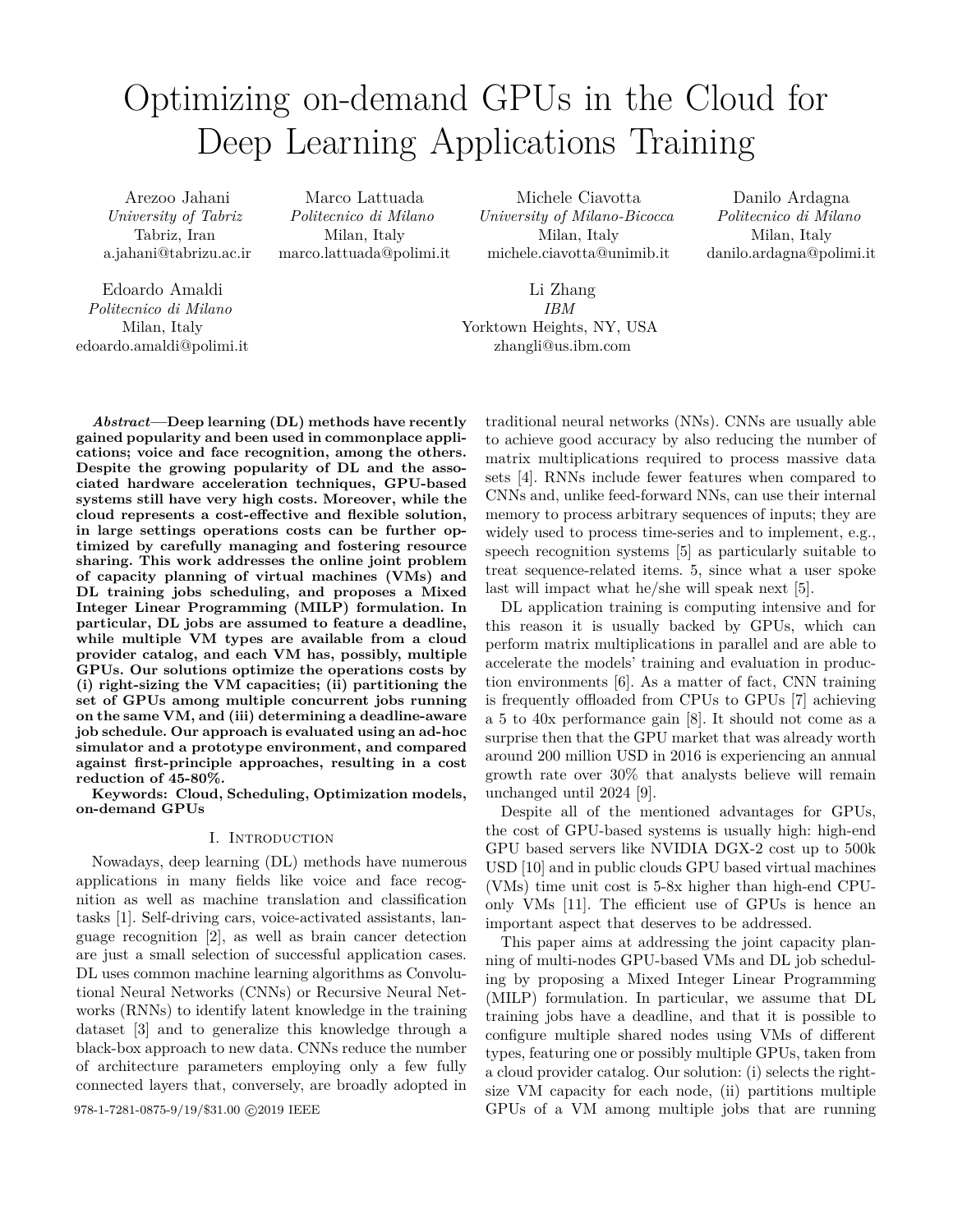concurrently on it, and (iii) determines an optimized job schedule.

Interestingly, while multi-job scheduling has been studied in some areas like manufacturing and logistics, to the best of our knowledge, the joint capacity planning and DL job scheduling problem has not been addressed yet.

Our approach is evaluated through an ad-hoc simulator and compared with first principle approaches, namely First-in-First-out, Earliest Deadline First, and Priority Scheduling rules. Results are validated by also performing a test on a real prototype environment. Simulation results show how our solution allows for reducing costs by 45-80% when compared against the best heuristic. Moreover, the gap measured between the real and predicted costs in the prototype environment is less than 7%. Finally, scalability analyses demonstrate that the scheduling of 400 jobs on 40 candidate nodes can be computed in less than 12 minutes, demonstrating that our solution can be used in practice.

The rest of the paper is organized as follows. Section II reviews the related works. Section III describes the problem settings while Section IV introduces the MILP formulation. Experimental results are presented in Section V. At last, Section VI draws some conclusions and outlines future works.

# II. Related Work

GPUs can be shared to perform multiple tasks in parallel and, inversely, several GPUs can be assigned to the same job to achieve a significant performance boost. The scenario hugely increases in complexity when the Cloud computing is added to the equation since several types of Virtual Machines (VMs) featuring different GPUs might be available [12], entailing decisions about the number and types of VMs to be used and the sequencing of jobs on the resources (GPU resource management in job scheduling).

This section reviews the relevant works from the literature, broadening the scope to include papers of task scheduling in the High-Performance Computing (HPC) and Cloud computing fields.

There has been considerable work done in the domain of GPU scheduling for HPC systems mainly to improve load balance and performance of both CPU and GPUs [13], [14], and yet few are the solutions addressing AI applications. GPU scheduling in HPC is also considered in [15] where a scheduling algorithm is proposed to improve the GPU utilization in the scenario where multiple applications share the same GPU.

When scheduling tasks to resources, it is common to rely on the idea of a budget. Often published solutions implement a temporal budget, i.e., a specific resource is assigned for different time slices to jobs with different priorities. An example of this policy is presented in [16] where a GPU is assigned considering both posterior and a priori enforcement policies. A resource budget is implemented in [17], where the number of GPU processing cores assigned to a job depends on its priority. Resource over-allocation and under-allocation techniques, designed to improve responsiveness and GPU utilization, respectively, are also presented and discussed. Another budgetconstrained scheduler is proposed in [18] to handle large bags of tasks on clouds characterized by different performance and costs. The main objective is the minimization of the completion time. Bag of tasks scheduling is also considered in [19], which proposes a greedy method able to meet the workflow deadline while minimizing the resource leasing costs.

In [20] the authors explore the scenario where existing linear dependency between compute-intensive, stochastic, and deadline-constrained multi-stage jobs exists. The problem is addressed considering three objective functions, namely the number, the usage, and utilization of rented VMs.

A scheduling technique for GPU as a service is proposed in [21] which provides complete management of cloudified GPUs in the public cloud environment. A new concurrent applications scheduling is proposed in [22] based on two states of single node and multi-node jobs.

GPUs virtualization can lead to significant utilization increase [21]. Furthermore, it is also possible to enhance GPU virtualization by adding a new feature to it: remote access. In this way, it is possible to provide GPUs to applications that are being executed in other cluster nodes. This technique, also known as resource disaggregation, allows to transparently share the GPUs of a server among many applications running in different nodes of the cluster with a reduced overhead (less than 4\% when a highperformance network fabric is used) [23]. A successful middleware to implement this approach is rCUDA [24], which enables the concurrent remote usage of CUDAenabled devices in a transparent way. An extensive survey for GPU virtualization techniques and scheduling methods is provided in [25]. Although there exist several scheduling methods to schedule job tasks into GPUs, varying from priority-based to load-balancing-based approaches, they perform fine-grained scheduling, being implemented at hypervisor or OS level.

As regards the DL training, Xiao et al. [26] propose Gandiva, a scheduling framework able to improve latency in training DL models on a GPUs cluster by exploiting heterogeneity and recurrent behaviors of DL jobs while running mini-batch iterations. Finally, a seminal work on scheduling multi-GPUs among competing jobs on highend servers is [27]. The paper proposes a topology-aware scheduling policy for DL jobs in cloud environments, which provides a placement strategy to schedule jobs on a Power8 machine based on NVLink able to satisfy workload requirements preventing also application interference.

#### III. Problem Statement

This section aims at introducing the design assumptions and system models used as a reference throughout the paper. Notably, we envision a system where multiple jobs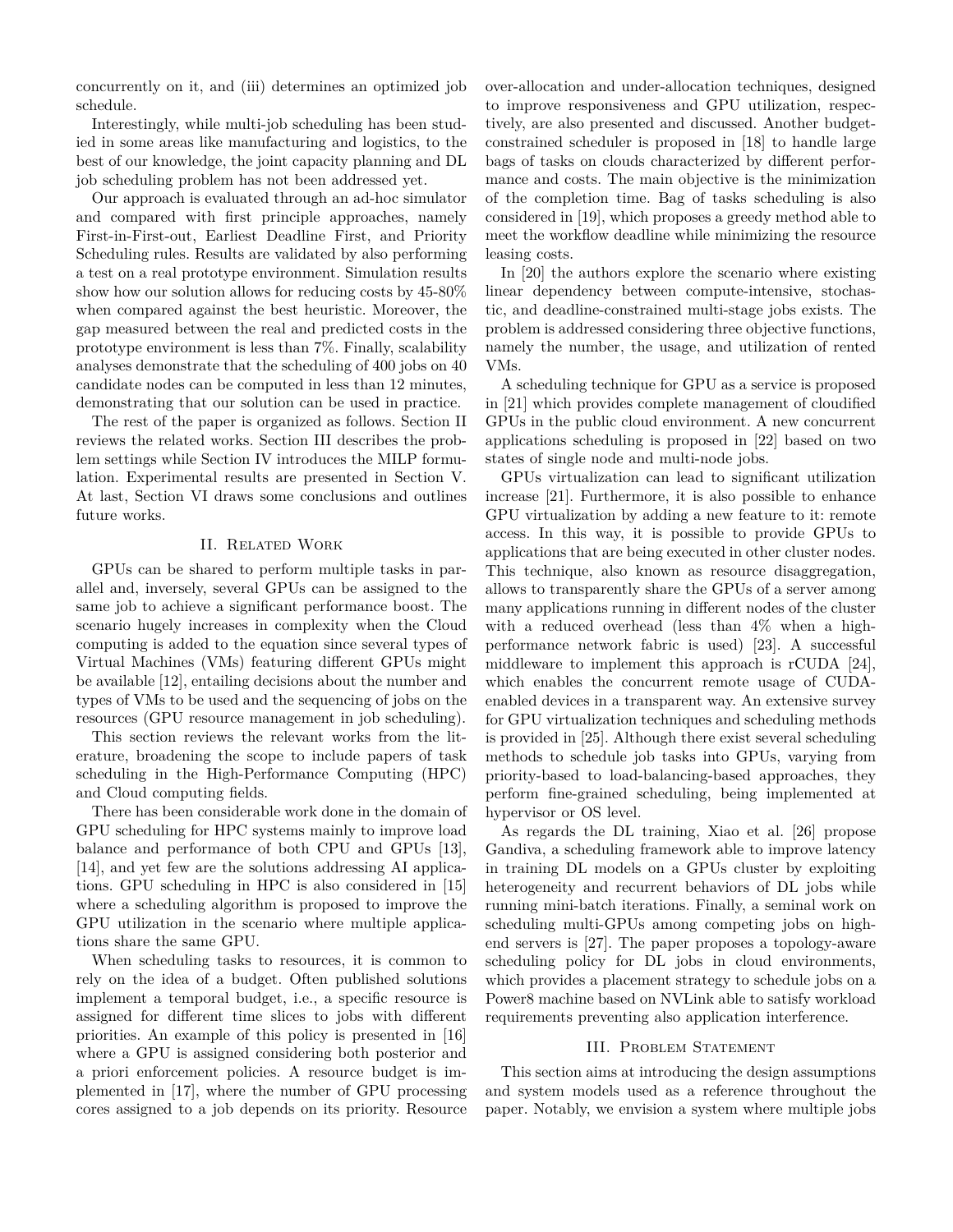

Figure 1: Scheduling problem.

are submitted and run concurrently and where no information about the upcoming jobs is available. A deadline is associated with each job, and a penalty is incurred in case of delay. Multiple nodes can be set up on-demand in the cloud and configured with different VM instance types; each VM features, possibly, multiple GPUs. We have three main goals: (i) determining the best VM type for each node among the ones available in the provider catalog; (ii) partitioning the GPUs among multiple jobs running on the same VM instance; (iii) determining an optimized job schedule.

The joint capacity allocation and jobs scheduling problem is considered in an online setting, and it is solved every time a new job arrives or one of the jobs in execution ends. In substance, when a job terminates, the resources associated are freed and the system should be able to reassign efficiently. Moreover, since training jobs are longrunning batch applications, when a job ends or a new one enters the system, the running jobs:

- can continue their execution with the same (or a different) number of GPUs on the same (or on a different) VM type.
- can be preempted and pushed back in a waiting queue.

The system is shown in Figure 1; it can manage up to *N* nodes that can be individually configured with the VM type  $v$  from the cloud provider catalog (denoted by  $V$ ). Each VM type  $v \in V$  features different characteristics such as the number of GPUs  $s_v$ , and time unit cost  $c_v$ . At a certain point in time the system needs to run a collection of jobs *J* already submitted and each job  $j \in J$  is characterized by a deadline *d<sup>j</sup>* . Jobs are never rejected and can possibly be delayed: the job tardiness is denoted by  $\tau_j$ . To assign a priority to different training applications, a tardiness weight  $\omega_j$  is associated with each job *j*.

Job execution times across different VM types and with a different number of GPUs *g* can be estimated by relying on our previous work [28], which proposed machine learning models to predict the training time of DL applications. The proposed models are based on linear regression and are able to learn the required execution time for each GPU-based job from a training set of experimental runs of the target DL network rather accurately (with an average percentage error of about 10%). In the following  $t_{j\nu q}$ denotes the predicted execution time of job *j* when it is running on VM type *v* with *g* GPUs.

Finally, in order to cope with performance prediction errors, the problem is solved not only every time an event occurs (a job that ends or is submitted) but also periodically, every *H* units of time.

Figure 1 shows an example with three jobs  $(j_1, j_2,$ and  $j_3$ ). Their deadlines and tardiness weights are  $(3, 7, 4)$ hours and  $(1.1, 0.3, 0.9)$ , respectively. The *N* nodes  $(n_1)$ to  $n_N$ ) can be configured with three VM types. Two of them  $(v_1$  and  $v_2)$  have four GPUs while  $v_3$  features eight GPUs. Each VM type has its own time unit cost (0*.*2*,* 0*.*3*,* 0*.*5) \$/h. Execution time estimates are reported in the box *prediction of execution time*; they are obtained by relying on the approach presented in [28]. The figure shows that only  $j_1$  and  $j_3$  are accepted and run while  $j_2$ is not scheduled in the current time interval and is sent to the waiting queue. Furthermore, only the first node  $(n_1)$ is chosen to run the jobs while the others are not started.

# IV. Problem Formulation

In this section, we present a Mixed Integer Linear Programming (MILP) formulation for the problem of assigning DL jobs in the cloud considering deployments on heterogeneous nodes, under soft deadline constraints with tardiness costs.

We introduce four input sets: the set of candidate jobs *J*, the set of nodes *N*, the set of VM types *V* , and the set of the possible numbers of available GPUs on each VM *v*, which is denoted with  $G_v$ . In particular,  $\forall v \in V$ ,  $G_v$  $\{1, \ldots, s_v\}$ , where  $s_v$  is the number of GPUs available on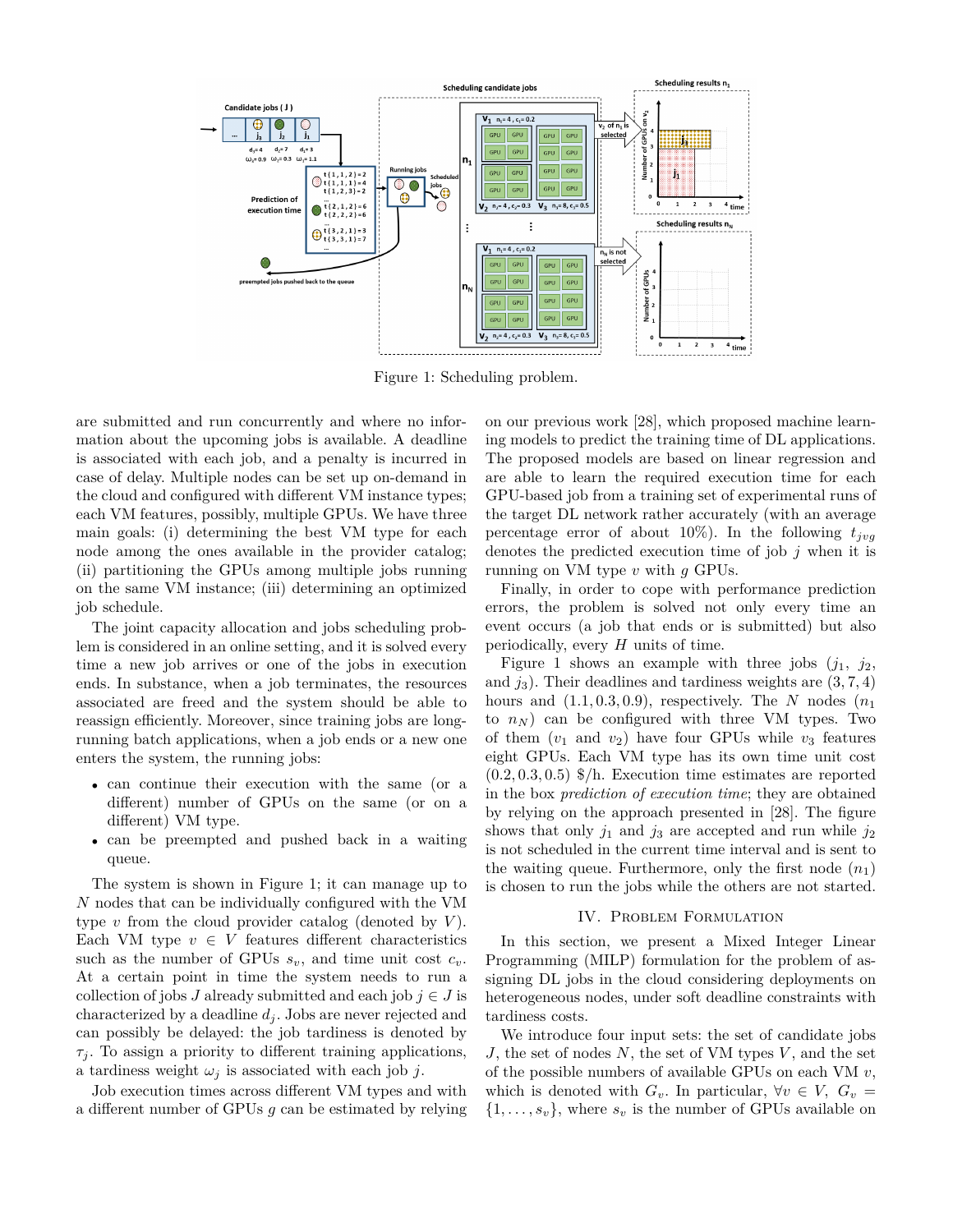Table I: Notation

| Problem parameters                                                                                                                         |                                                                                                 |  |  |  |
|--------------------------------------------------------------------------------------------------------------------------------------------|-------------------------------------------------------------------------------------------------|--|--|--|
| J                                                                                                                                          | set of submitted jobs                                                                           |  |  |  |
| N                                                                                                                                          | set of nodes                                                                                    |  |  |  |
| $\boldsymbol{V}$                                                                                                                           | set of VM types                                                                                 |  |  |  |
| $G_v$                                                                                                                                      | set of available GPUs number on type $v$ VM                                                     |  |  |  |
| $s_v$                                                                                                                                      | number of GPUs for a type $v$ VM                                                                |  |  |  |
|                                                                                                                                            | time unit cost of a type $v$ VM                                                                 |  |  |  |
|                                                                                                                                            | deadline of job $j$                                                                             |  |  |  |
|                                                                                                                                            | tardiness weight of job $\hat{j}$                                                               |  |  |  |
|                                                                                                                                            | tardiness weight for job $j$ in case it is postponed                                            |  |  |  |
|                                                                                                                                            | maximum execution time of job $\hat{j}$                                                         |  |  |  |
|                                                                                                                                            | execution time of job j when running on type $v$ VM                                             |  |  |  |
|                                                                                                                                            |                                                                                                 |  |  |  |
|                                                                                                                                            | maximum execution time for job $\hat{j}$                                                        |  |  |  |
|                                                                                                                                            |                                                                                                 |  |  |  |
| $\mu$                                                                                                                                      | a penalty coefficient for unused GPUs                                                           |  |  |  |
|                                                                                                                                            |                                                                                                 |  |  |  |
| Problem variables                                                                                                                          |                                                                                                 |  |  |  |
| $w_n$                                                                                                                                      | 1 if node <i>n</i> is chosen and 0 otherwise                                                    |  |  |  |
| $y_{nv}$                                                                                                                                   | 1 if type $v$ VM is chosen on node $n$ and 0 otherwise                                          |  |  |  |
| $z_i$                                                                                                                                      | 1 if job $j$ is executed and 0 otherwise                                                        |  |  |  |
| $\begin{array}{c} c_v \\ d_j \\ \omega_j \\ \widehat{\omega}_j \\ M_j \end{array}$<br>$t_{jvg}$<br>$\begin{array}{c} M_j \\ H \end{array}$ | with $q$ GPUs<br>scheduling time interval<br>$\cdots$<br>$\mathbf{v}$ $\mathbf{v}$ $\mathbf{v}$ |  |  |  |

| $y_{nv}$        | I if type v VM is chosen on node n and U otherwise   |
|-----------------|------------------------------------------------------|
| $z_i$           | 1 if job j is executed and 0 otherwise               |
| $x_{invq}$      | 1 if job j is running on VM of type v on node n with |
|                 | q GPUs, and 0 otherwise                              |
| $\mathcal{I}^j$ | tardiness of job $i$                                 |
| $\tau_i$        | worst case tardiness of job $j$ if it is postponed   |
|                 |                                                      |

VM type *v*. For each job *j*, *M<sup>j</sup>* denotes its maximum execution time, i.e.,  $M_j = \max_{v,g} t_{jvg}$ . *H* is a constant parameter which denotes the periodic re-scheduling time interval. The adopted notation is summarized in Table I.

We introduce the following decision variables:

- $w_n$  is a binary variable that is set to 1 if node  $n$  is selected, and is 0 otherwise.
- $y_{nv}$  is a binary variable that is set to 1 if VM type  $v$ is selected on node *n*, and is set to 0 otherwise.
- $z_j$  is a binary variable that is set to 1 if the job  $j$ is executed and 0 otherwise, i.e., the job *j* is pushed back to the queue.
- $x_{inva}$  is a binary variable that set to 1 if job  $j$  is run on VM type *v* of node *n* with *g* GPUs, and to 0 otherwise.
- $\tau_i$  is a non-negative variable denoting the tardiness of the job *j*.
- $\hat{\tau}_i$  is a non-negative variable that corresponds to the *worst case tardiness* of job *j*, in case job *j* is pushed back to the queue and reconsidered at the next rescheduling event.

The joint capacity planning and DL jobs scheduling problem can be formulated as:

$$
\min \sum_{j \in J} \omega_j \tau_j + \sum_{j \in J} \widehat{\omega}_j \widehat{\tau}_j + \mu \sum_{n \in N} \sum_{v \in V} \left( s_v y_{nv} - \sum_{j \in J} \sum_{g \in G_v} g x_{jnvg} \right) + \sum_{j \in J} \sum_{n \in N} \sum_{v \in V} \sum_{g \in G_v} \frac{g}{s_v} c_v t_{jvg} x_{jnvg}
$$

subject to:

$$
\sum_{v \in V} y_{nv} = w_n \quad \forall n \in N \tag{1}
$$

$$
x_{jnvg} \leq y_{nv} \quad \forall j \in J, \ \forall n \in N,
$$

$$
\forall v \in V, \forall g \in G_v \tag{2}
$$

$$
x_{jnvg} \leq z_j \quad \forall j \in J, \ \forall n \in N,
$$

$$
\forall v \in V, \forall g \in G_v \tag{3}
$$

$$
\sum_{v \in V} \sum_{g \in G_v} x_{jnvg} \le w_n \quad \forall j \in J, \ \forall n \in N \tag{4}
$$

$$
\sum_{n \in N} \sum_{v \in V} \sum_{g \in G_v} x_{j n v g} = z_j \quad \forall j \in J \tag{5}
$$

$$
\sum_{j \in J} \sum_{g \in G_v} g \, x_{j n v g} \le s_v \quad \forall n \in N, \ \forall v \in V \tag{6}
$$

$$
\sum_{n \in N} \sum_{v \in V} \sum_{g \in G_v} t_{jvg} \, x_{jnvg} \le d_j + \tau_j \quad \forall j \in J \tag{7}
$$

$$
(H + M_j)(1 - z_j) \leq \widehat{\tau}_j + d_j \quad \forall j \in J
$$
\n<sup>(8)</sup>

$$
\sum_{n \in N} w_n = \min\{|N|, |J|\} \tag{9}
$$

$$
y_{nv} \in \{0, 1\} \quad \forall n \in N, \ \forall v \in V \tag{10}
$$

$$
z_j \in \{0, 1\} \quad \forall j \in J \tag{11}
$$

$$
x_{jnvg} \in \{0,1\} \quad \forall j \in J, \ \forall n \in N,
$$

$$
\forall v \in V, \forall g \in G_v \tag{12}
$$

$$
\tau_j \ge 0 \quad \forall j \in J \tag{13}
$$

$$
\widehat{\tau_j} \ge 0 \quad \forall j \in J \tag{14}
$$

Constraints (1) enforce that, for each selected node *n*, exactly one VM type is chosen. Constraints (2) ensure that only deployments on the chosen VM type are feasible while Constraints (3) ensure that only deployments for the executed jobs are feasible. Constraints (4) bound the allocation of jobs to the active nodes. Moreover, Constraints (5) serve the purpose of associating exactly one deployment choice to each executed job. Constraints (6) bound the number of allocated GPUs to the available capacity of the selected VM. *g* is the number of GPUs that are selected by variable  $x_{j n v g}$  for each job and it must not exceed the number of available GPUs  $s_v$  of the selected VM type. Constraints (7) try to meet the job deadlines by introducing the tardiness  $\tau_j$  in case of violation. Constraints (8) define the worst case tardiness  $\hat{\tau}_i$  for jobs whose execution is postponed (characterized by  $z_j = 0$ ). The worst case tardiness will be equal to zero for the jobs selected for execution (with  $z_j = 1$ ) and equal to  $(H + M_j - d_j)$  for waiting jobs.

Constraints (9) ensure that the number of selected nodes is equal to the minimum between the number of available nodes and of available jobs so as to force the execution of all available jobs. Notice that, in presence of idle resources, the decision of postponing some jobs to the next time slot cannot reduce their execution costs. Indeed, since jobs can be preempted, postponing their execution will only make their deadlines more strict, possibly requiring additional resources and imposing higher costs to the system. Thus, it is always better to run all available jobs if resources are available. Constraints  $(10)-(14)$  define the decision variables' domain.

 $\sum_{j} \omega_j \tau_j$  corresponds to the weighted tardiness of all Finally, concerning the objective function, the first term running jobs, and the second term  $\sum_j \hat{\omega}_j \hat{\tau}_j$  to the worstcase weighted tardiness of the jobs that are postponed  $(\widehat{\omega}_i)$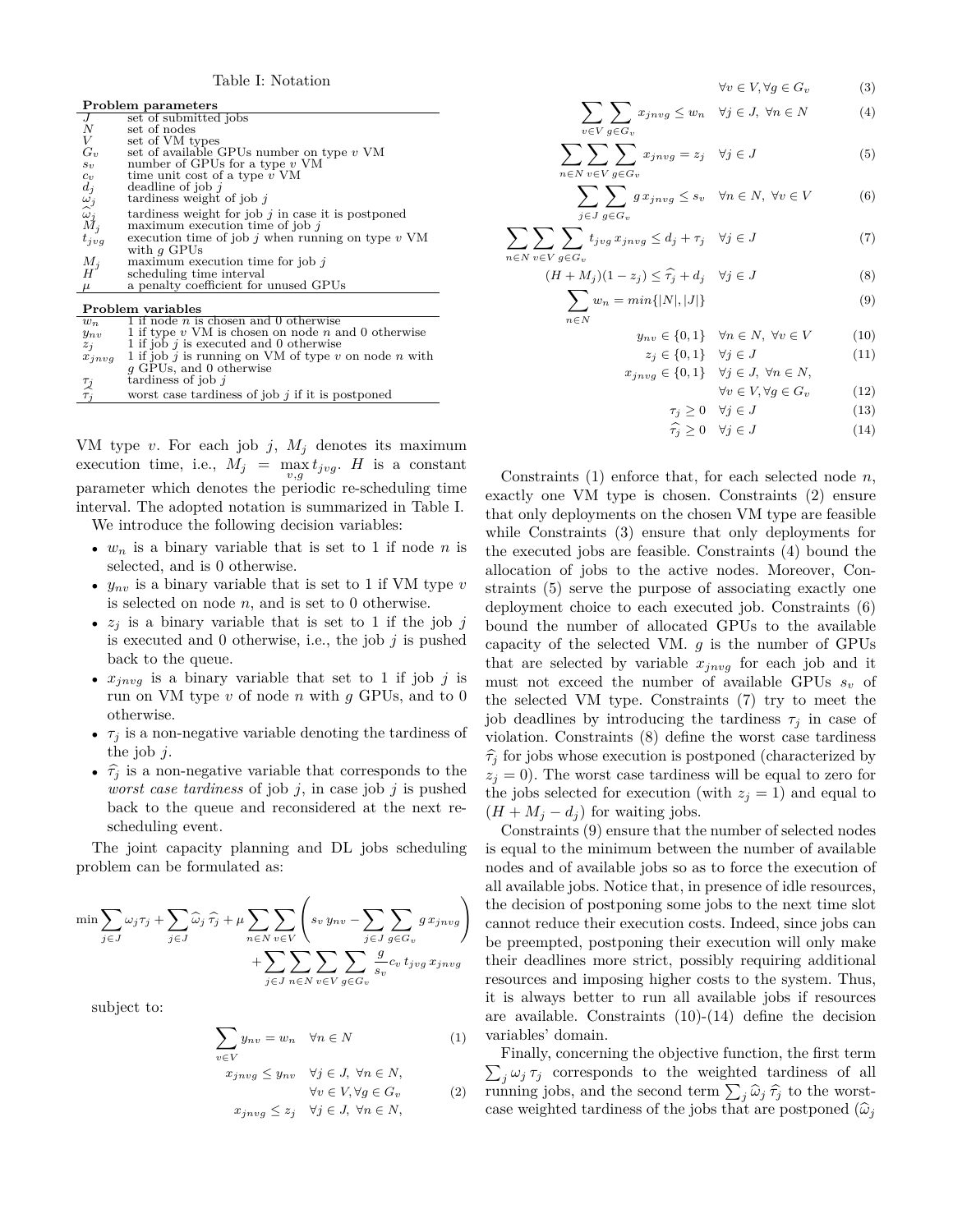is the tardiness weight associated with jobs that are not executed and we set  $\hat{\omega}_i > \omega_i$  to favor jobs execution and to penalize their deferral). The third term of the objective function  $\sum_{n}\sum_{v}(s_{v}y_{nv}-\sum_{j}\sum_{g}gx_{jnvg})$  corresponds to the difference between the number of used GPUs and the number of available GPUs from each selected node and  $\mu$  is a penalty coefficient for unused GPUs. Since the objective function is minimized, the system tends to exploits all available resources for each a node (in this way multi-GPU nodes do not have idle resources). The fourth term of the objective function  $\Sigma$ *j,n,v,g*  $\frac{g}{s_v} c_v t_{jvg} x_{jnvg}$  corresponds to the sum of the execution cost associated with each job, which is given by the time unit cost of the selected VM type *v*  $(c_v)$  times the execution time of the job evenly sharing the cost of multiple GPUs  $\left(\frac{gt_{jvg}}{s_v}\right)$  (e.g., if a node includes four GPUs and two are allocated to  $j_1$ , one is allocated to  $j_2$ and one to  $j_3$ , the time unit cost allocated to  $j_1$  is half of the VM cost and is twice the one of  $j_2$  and  $j_3$ ). As a final consideration, note that we are neglecting overhead costs due to re-configuration costs of running VMs, since this would typically require a time that is orders of magnitude shorter than DL training jobs.

# V. Experimental Results

To demonstrate the effectiveness of our optimization model, we evaluated it in a variety of system and application configurations by simulating and performing tests on a large set of randomly generated instances representative of realistic scenarios (presented in Section V-A). In order to evaluate the benefits achievable, our solution is compared in Section V-B with first principle methods such as First-in-First-out (FIFO), Earliest Deadline First (EDF), and Priority Scheduling (PS). Furthermore, we consider the scenario, presented in Section V-C, of implementing the produced solution in a prototype production environment to verify how our approach can be actually exploited in a real system. Finally, the results of a scalability analysis are presented in Section V-D.

#### *A. Experimental setup*

As representatives of long-running GPU applications we selected the training of heterogeneous neural networks (i.e., Alexnet, Resnet, VGG, and DeepSpeech) implemented into different deep learning frameworks (i.e., PyTorch and Tensorflow). They are a good representative of the possible applications candidate to be executed in the considered scenarios since they are time-consuming, their execution time significantly benefits from the availability of GPUs, and they can be easily interrupted and moved to other GPUs/VMs by exploiting checkpoints. Moreover, despite belonging to the same class of applications, they present different types of workload. Alexnet is mainly disk-intensive whereas VGG is essentially computationalintensive, and the performance of DeepSpeech is heavily determined by the GPU memory size and speed. Finally, Resnet is characterized by a balanced type of workload.

Table II: Characteristic of the Target Nodes

| VM type           | GPU type    | $\#$ GPU $\parallel$ | $Cost(\$/hour)$ |
|-------------------|-------------|----------------------|-----------------|
| Standard NC6      | K80         |                      | 0.56            |
| Standard NC12     | K80         | 2                    | 1.13            |
| Standard NC24     | K80         | 4                    | 2.25            |
| Standard NV6      | M60         |                      | 0.62            |
| Standard NV12     | M60         | $\overline{2}$       | 1.24            |
| Standard NV24     | M60         | 4                    | 2.48            |
| In-house server 1 | Quadro P600 | $\overline{2}$       | 0.11            |
| In-house server 2 | GTX 1080Ti  | 8                    | 1.13            |
| In-house server 3 | Quadro P600 | 8                    | 0.44            |

Different instances of such applications have been generated varying the batch size and the number of epochs of the training.

The target executions platforms are six different types of Microsoft Azure VMs and three in-house servers. Table II summarizes the type and number of GPUs available and their hourly costs. The costs of in-house servers have been estimated by considering energy and cooling costs. It is worth noting that the costs of machines with the same type of GPUs are linear in their number: at this granularity (small numbers of GPUs belonging to a large cluster), the economy of scale does not provide any real benefit, so basically, the user pays for GPU usage. This type of economic model contributes to the motivation of adopting the objective function described in Section IV.

To verify the effectiveness and generality of the proposed approach, several random problem instances have been generated. We consider instances with the number of nodes from 1 to 40. The number of submitted jobs in each instance is set equal to 10 times the number of available nodes.

As in other literature proposals, the job inter-arrival times have been generated according to Poisson Distributions [27]. Two classes of instances have been generated, which differ in the mean of the distribution: 30*s* for the first class and 45*s* for the second class. Both the means are smaller than the execution time of shortest jobs: in this way, multiple jobs are loaded in the system in each time slot. For each combination of the number of nodes and of the inter-arrival average time, five different instances are built. The other parameters are set as follows. The rescheduling time interval  $(H)$  is set to one hour. The deadline *d<sup>j</sup>* for each job is randomly generated according to a uniform distribution in the range  $[\min(t_{j \vee q}), 2 \cdot \max(t_{j \vee q})]$ . The tardiness weights  $\omega_i$  are randomly generated in the interval [0*.*36*,* 1*.*08] \$/hour with a uniform distribution. Finally, the worst case tardiness weight  $\hat{\omega}_j$  is set equal to  $100 \cdot \omega_i$  and the  $\mu$  parameter is set equal to 1 (given the objective function set in the problem formulation, any positive value forces the use of all available GPUs).

The proposed methodology, the generator of the random instances, and an ad-hoc event-based simulator have been implemented in a Python library which relies on Gurobi Optimizer 8.0. We set the relative mixed integer programming gap (the difference between the current upper and lower bounds of the MILP solver) to 5%. All the results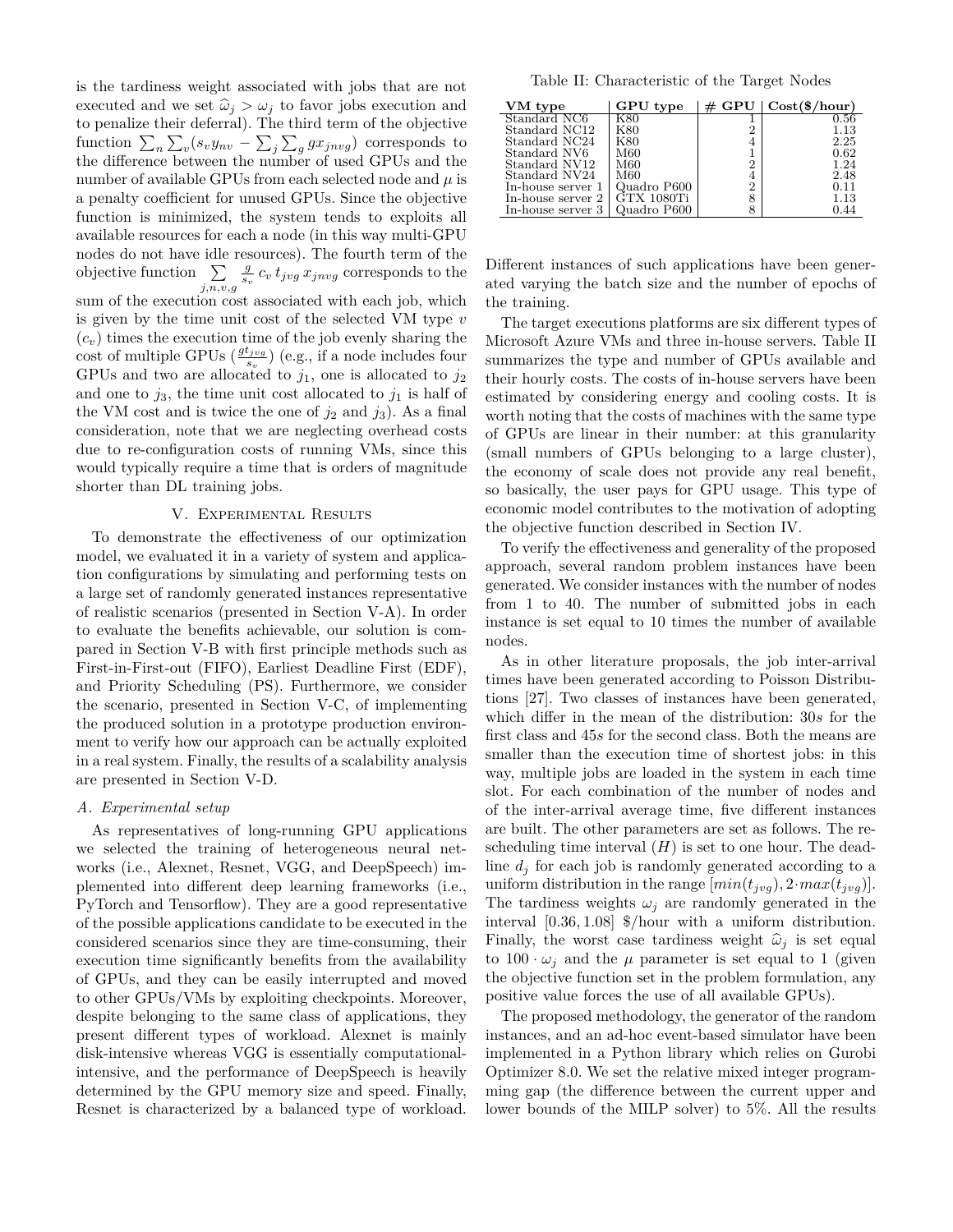

Figure 2: Improvement of the proposed model against best heuristic

have been collected by running the implementation on an Intel Xeon Silver 4114 server exploiting 12 cores and 32 GB of memory.

# *B. Comparison with First Principle Models*

In this section, we compare the results achieved by our method against First-in-First-out (FIFO), Earliest Deadline First (EDF), and Priority Scheduling (PS) (this last based on the tardiness weights  $\omega_i$ ). All first principle methods rely on our model to right-sizing the VMs: the configuration is obtained by exploiting the model with the number of nodes |*N*| and number of candidate jobs |*J*| set to 1. For the sake of brevity, we report the average results across the different instances generated for each scenario. Figure 2 reports the average savings that can be achieved by the proposed model against the best first principle result, which is computed as:

$$
\frac{cost_{best\ heuristic} - cost_{proposed\ model}}{cost_{best\ heuristic}} \cdot 100 \qquad (15)
$$

As shown in Figure 2, the model has about 45% improvement against the best heuristic in the  $|N| = 1$ scenario, which grows to about  $65\%$  in the  $|N|=2$  scenario and then to about [70, 80] for  $|N| > 2$  with a peak of more than 90% when *N* is between 12 and 15.

Figure 3 presents the results regarding the costs for time slots on two representative examples. Figure 3a reports the results for a small size problem with 1 node, 4 jobs and 600*s* inter-arrival time while Figure 3b reports the results for a large size problem with 3 nodes, 30 jobs, and 45*s* inter-arrival time. The results show how the proposed model has always a smaller cost than the others. The reported cost in each time slot is the sum of the per job cost of the used VM (weighted on the number of used GPUs) in the time slot plus the tardiness cost (of any ending job) computed as follows:

$$
cost_j = c_v t_{slot} \cdot \frac{g \, x_{jnvg}}{n_v} + \omega_j \, \tau_j \tag{16}
$$

Table III: Total cost of the proposed model and heuristics

|                                | total cost [\$]   |  |                             |  |
|--------------------------------|-------------------|--|-----------------------------|--|
| Instance                       | Proposed FIFO EDF |  |                             |  |
| Small size problem             |                   |  | 14.06   10.19   18.25       |  |
| Large size problem $\parallel$ | 18.37             |  | $20.73 \pm 94.37 \pm 21.51$ |  |



(a) Small size problem: 1 node and 3 jobs



(b) Large size problem: 3 nodes and 30 jobs

Figure 3: Cost per time slot of the Proposed Model against first principle heuristics.

where *tslot* denotes the time slot duration. To better compare the results obtained on the examples of Figure 3, the cost of the complete schedule is shown in Table III. The results show how the total cost of the proposed model is always lower than that of the other first principle models both in the small size and in the large size problem.

# *C. Experiment on the real system*

The effectiveness of our optimization model is also evaluated on a real prototype environment deployed on Microsoft Azure. In this scenario, we consider four application (listed in Table IV), one node with six VM types (NC6, NC12, NC24, NV6, NV12, and NV24), which include two different types of GPUs,

Jobs are submitted every 300 seconds, their tardiness weights and deadlines are randomly selected in the ranges described in Section V-A. The overall schedule computed in the different time slots with the proposed model is depicted in Figure 4. The first time slot starts when *JJ*1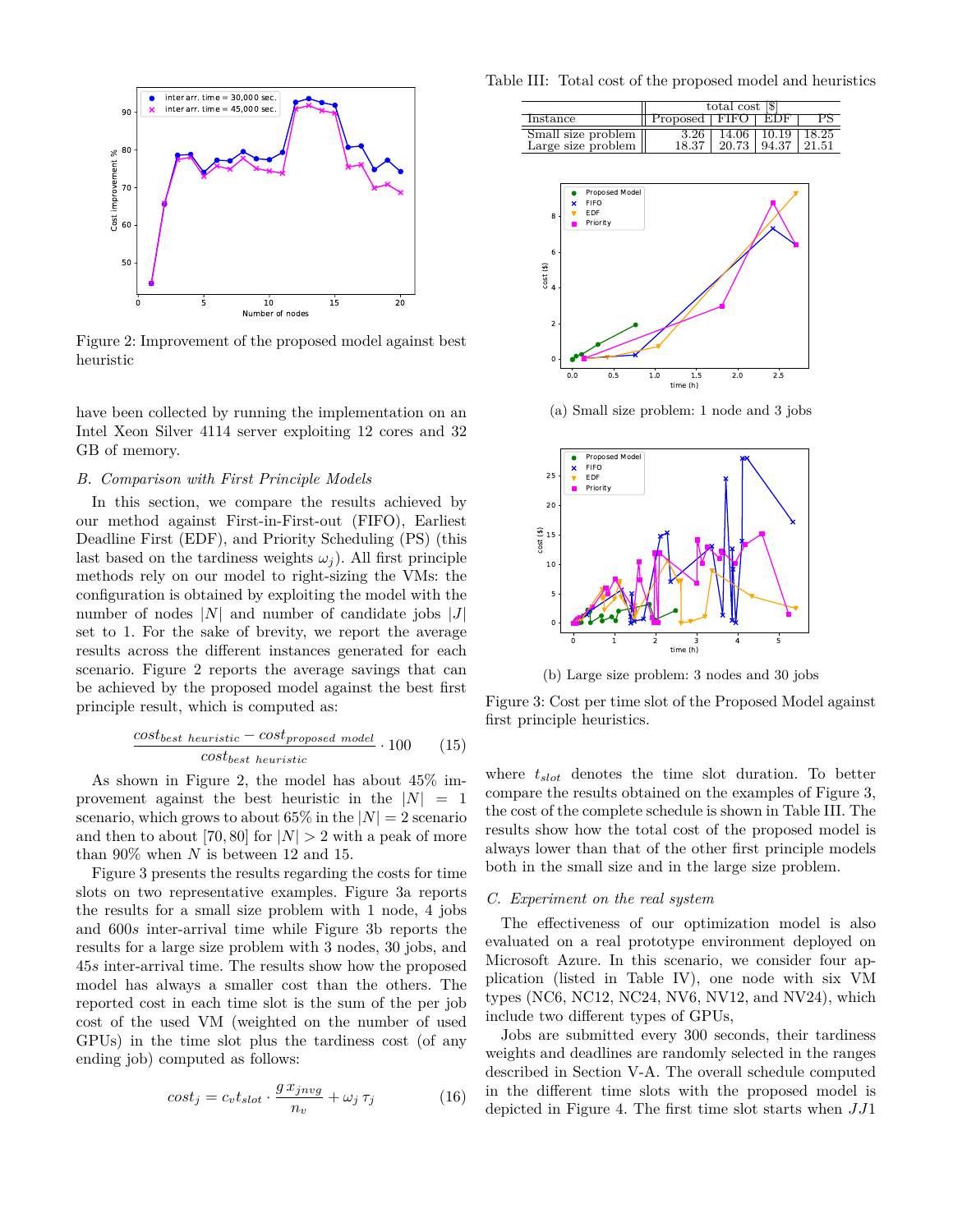Table IV: Applications of the real system



Figure 4: Job-Node Gantt representing the execution in the real system

is submitted and, for the only available node  $n_1$ , Standard NV6 is selected. After 300*s JJ*2 is submitted: according to the computed solution, Standard NV6 is shut down and an instance of Standard NV12 is power up where *JJ*2 starts its execution using 1 GPU while the other is used by *JJ*1 After other 300*s JJ*3 is submitted: again the currently used VM is shut down and a Standard NV24 is booted. Two of its four GPUs are assigned to *JJ*1, while *JJ*2 and *JJ*3 take one each. 900*s* after the submission of the first job, the last one is submitted. Differently from the previous time slots, the only running VM (Standard NV24) is not stopped. Nevertheless, *JJ*3 is preempted and its execution is suspended assigning its GPU to *JJ*4. Since no new job is submitted, the current slot ends when a job (*JJ*1) terminates. According to the solution identified for the next slot, Standard NV24 is powered off and Standard NV12 is started again. *JJ*2 and *JJ*4 continue their execution while *JJ*3 remains suspended. At the end of execution of *JJ*2 a new slot starts: in the next slot Standard NV12 execute *JJ*3 and *JJ*4. Finally, after the end of *JJ*4, the last slot starts where the only remaining job (*JJ*3) is executed on an instance of Standard NV6. What it has been just described is the simulated scenario built by combining the solutions computed by the proposed model at each time slot based on the available information. When the described scenario is actually implemented and run on the real system, while the submission of the jobs and the configurations of the different slots remain the same, the starting times of slot 5 and of the followings change. This time depends on the ending time of *JJ*1 which is estimated by the proposed model on the basis of a performance model. The real end of *JJ*1 is postponed with respect to the estimated one because of the overhead required to boot the initial VM (Standard NV 6) and to move the Table V: Real/predicted cost per slot in the real system



Figure 5: Proposed model vs FIFO: scalability results

application from one VM instance to another (from NV6 to NV12 and then from NV12 to NV24). This overhead mainly includes the time required to boot the different VMs and to re-execute the training of the Neural Network from the last checkpoint. For this reason, the length of the slots starting from slot 4 and, consequently, of their costs in the simulated scenario and in the real vary. Cost details are presented in Table V: as expected, while costs for the first three time slots are the same, the other differ. For example, *JJ*1 terminates later than expected, resulting in a longer time slot 4 and, therefore, in higher costs. However, not all slots are longer: for example, a larger length of time slot 4 provokes a shorter time slot 5.

As shown in Table V, the predicted and real costs of the system are quite close to each other, and the proposed model can complete the scheduling process with a computed cost near to the real cost. The deviation between the predicted and real cost is less than 7% which is small in fact. As observed above, the deviations are mainly due to the fact that the optimization model neglects the VM setup time and switch. Since this is an accelerated experiment running less than 3 hours, this type of inaccuracies in real (longer) runs is less significant resulting in smaller error. This shows that our approach can be applied in practice.

# *D. Scalability analysis*

This section presents the scalability results to show how the model scales with an increasing number of nodes and jobs. In such type of analysis, all the jobs are submitted simultaneously at time 0 and only the solution for the first slot is computed. In this campaign, we systematically explore scenarios with the number of nodes between 1